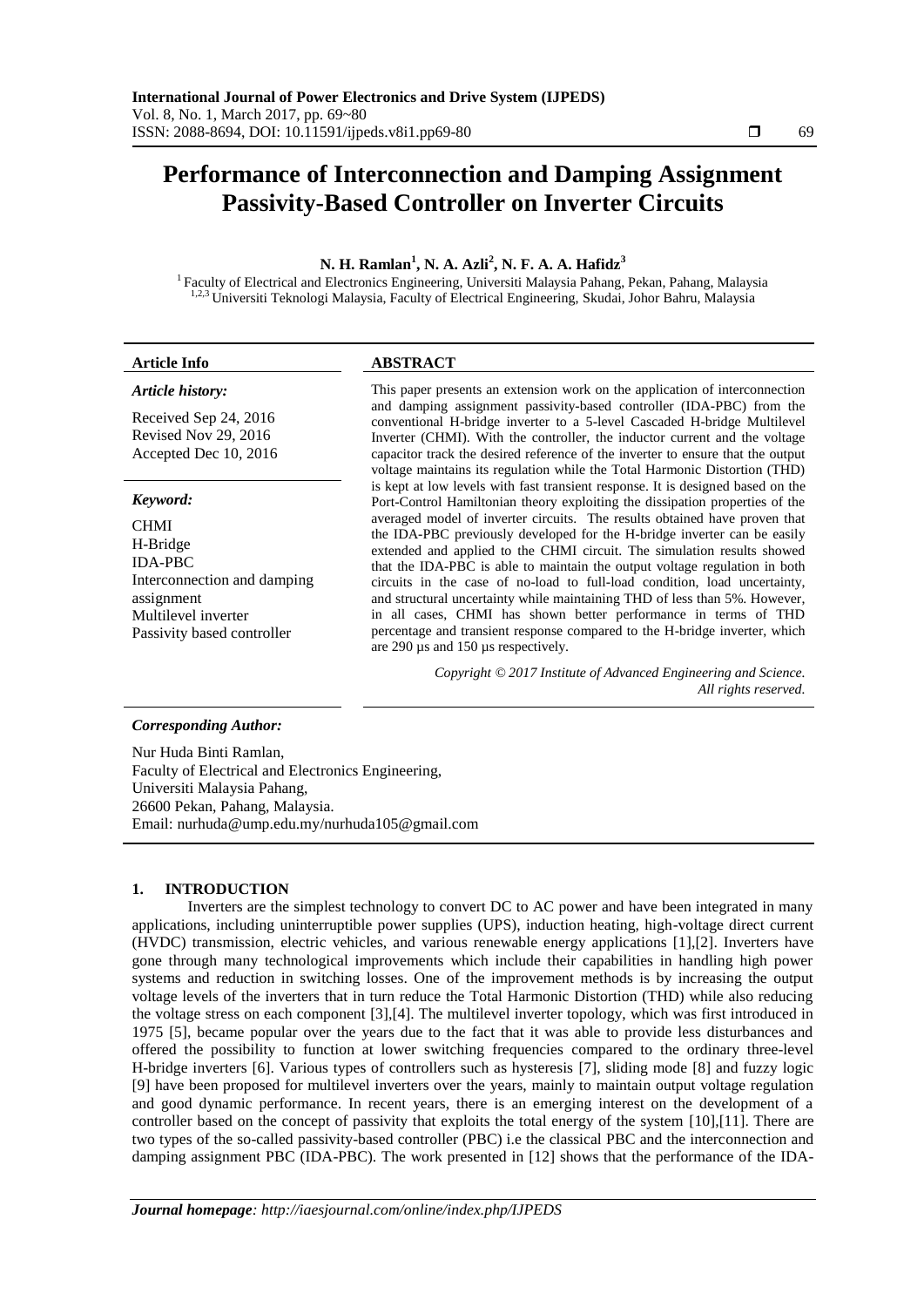PBC on a single-phase H-bridge inverter is better than that of the classical PBC. The former has managed to maintain the inverter output voltage regulation with fast time response and low THD under load and parameters uncertainties. This paper extends the work presented in [12] for a 5-level Cascaded H-bridge Multilevel Inverter (CHMI). The performance of both the conventional H-bridge inverter and CHMI under IDA-PBC control are compared and analyzed.

## **2. INTERCONNECTION AND DAMPING ASSIGNMENT PASSIVITY-BASED CONTROLLER (IDA-PBC)**

The IDA-PBC, introduced by Ortega et al. [13], is a physically-inspired control design methodology that invokes the principles of energy-shaping and dissipation and formulated for systems described by the Port-Controlled Hamiltonian (PCH) models. The main objective of this method is to stabilize the dynamical system by rendering the closed-loop system passive (by shaping its energy) with a desired storage function (which is a proper Lyapunov function) [11]. Apart from that, the system can be asymptotically stabilized if it can be rendered strictly (output) passive by means of damping injection [14]. This type of controller has been applied in many power electronic devices and shows remarkable results in controlling the respective system [12],[15]–[21].

In this paper, the IDA-PBC algorithm previously developed for a single-phase H-bridge inverter in [12] is used as a basis to develop the control algorithm of similar concept for a 5-level CHMI. The CHMI with five output voltage levels has been selected in this work because it owns the trade-offs of the advantages and disadvantages between the traditional H-bridge inverter and a higher output voltage level CHMI, i.e. seven, nine, eleven etc. In comparison to the H-bridge inverter, a 5-level CHMI can generate a higher output voltage magnitude by dividing the voltage between two H-bridges which results in reduced voltage stress in the circuit components. This results in a lower power losses and reduced harmonic contents in the output voltage. While higher output voltage levels of a CHMI may offer lower output voltage THD without the need for a filter circuit, the 5-level CHMI can produce a similar low output voltage THD with an added filter circuit, but at a lower cost, as it uses less number of components and switches [22].

The block diagram of an inverter with its controller is shown in Figure 1. It shows that the inverter output voltage is controlled using IDA-PBC. This is possible by feeding back the inductor current, *i<sup>L</sup>* and the capacitor voltage,  $v_C$  from the low-pass LC filter into the controller. The IDA-PBC uses a d-q transformation technique and produces a sinusoidal reference signal, *u*. This signal is compared with a carrier signal and produces the PWM signals to accordingly turn on and turn off the inverter IGBTs as the switching devices. Detailed derivation of the controller algorithm is explained in the next section.



Figure 1. Inverter controlled by the IDA-PBC

# **3. AVERAGE MODELING OF THE 5-LEVEL CHMI**

Figure 2 shows a 5-level CHMI circuit with a resistive load that is connected to an LC filter. Each H-bridge is connected to a separate DC voltage source that is used to generate the AC output voltage waveform. In general, the power circuit produces a 5-level output voltage waveform, including zero voltage as shown in Figure 3. The mathematical model of the CHMI is developed through an average modeling method as explained in [23], where each DC source is represented by a reduced cell denoted as  $sw_1$ .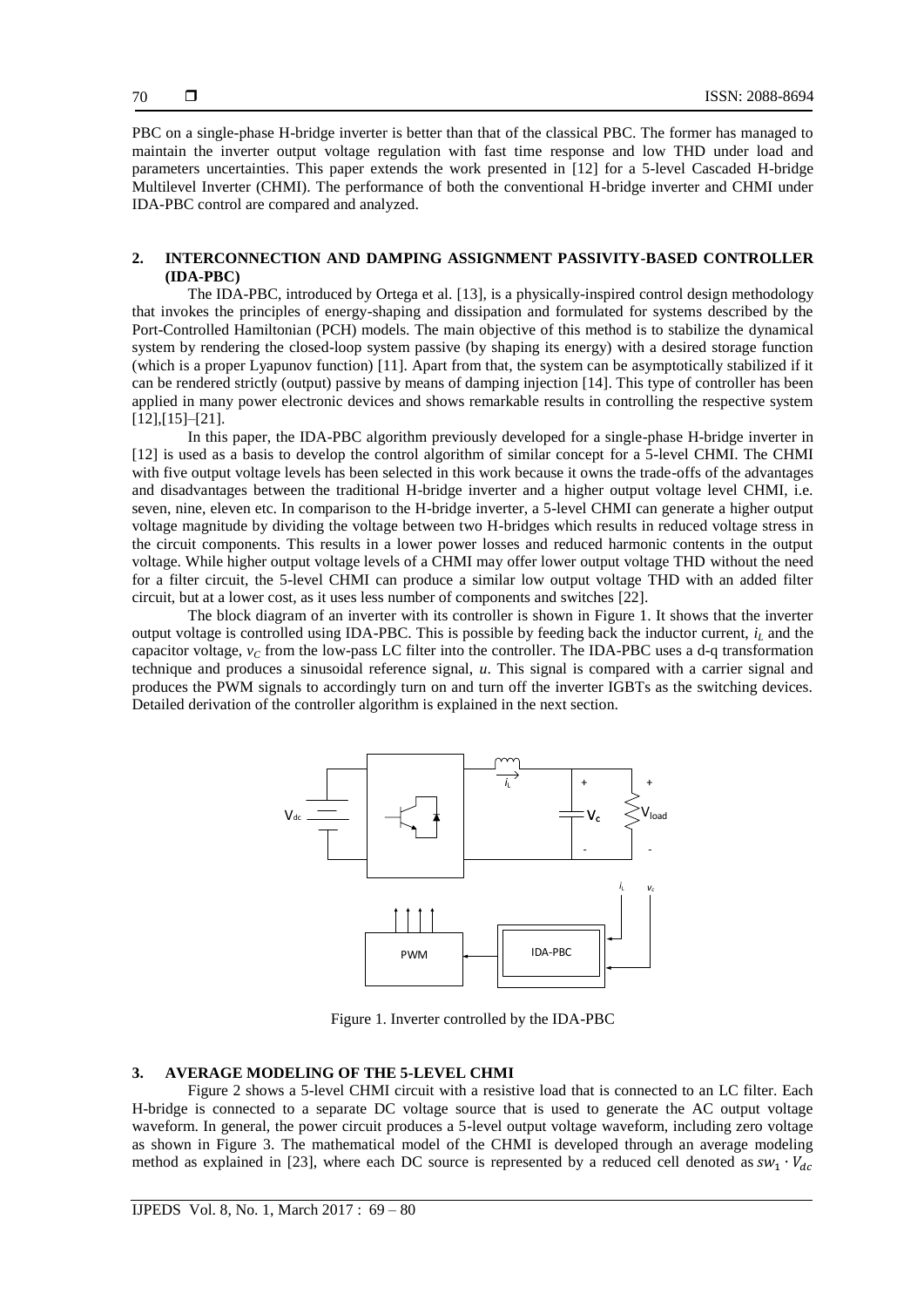71

and  $sw_2 \cdot V_{dc}$  respectively. The simplified average circuit of the 5-level CHMI is shown in Figure 4. Each of the new, reduced cells can produce a 3-level output voltage waveform consisting of  $+V_{dc}$ ,  $-V_{dc}$ , and 0. These voltages can also be represented by the  $sw_i$  switching function as +1, -1, and 0. The combination of both reduced cells can synthesize a 5-level output voltage waveform, represented by the  $sw_i$  switching function as  $-2$ ,  $-1$ ,  $0$ ,  $+1$ , and  $+2$ .





Figure 2. 5-level CHMI with LC filter Figure 3. 5-level CHMI output voltage waveform



Figure 4. Simplified equivalent average circuit of the 5-level CHMI

By applying Kirchoff's Law, the mathematical model obtained for Figure 4 are as follows:

$$
L\frac{di_L}{dt} = sw_1 \cdot V_{dc} + sw_2 \cdot V_{dc} - V_c
$$
\n<sup>(1)</sup>

$$
C\frac{dv_c}{dt} = -\frac{1}{R}v_C + i_L\tag{2}
$$

Equations (1) and (2) showed that the system is operating in discontinuous mode. Considering that each DC bus feeds the same voltage to each cell, and that each control signal, *u* is assigned to each cell and is denoted as  $u_1$  and  $u_2$ , with  $u = \{0, 1\}$ , the equation (1) can be represented as:

$$
L\frac{di_L}{dt} = \bar{u} \cdot V_{dc} - v_c \tag{3}
$$

*Performance of Interconnection and Damping Assignment Passivity Based Controller on .... (N. H. Ramlan)*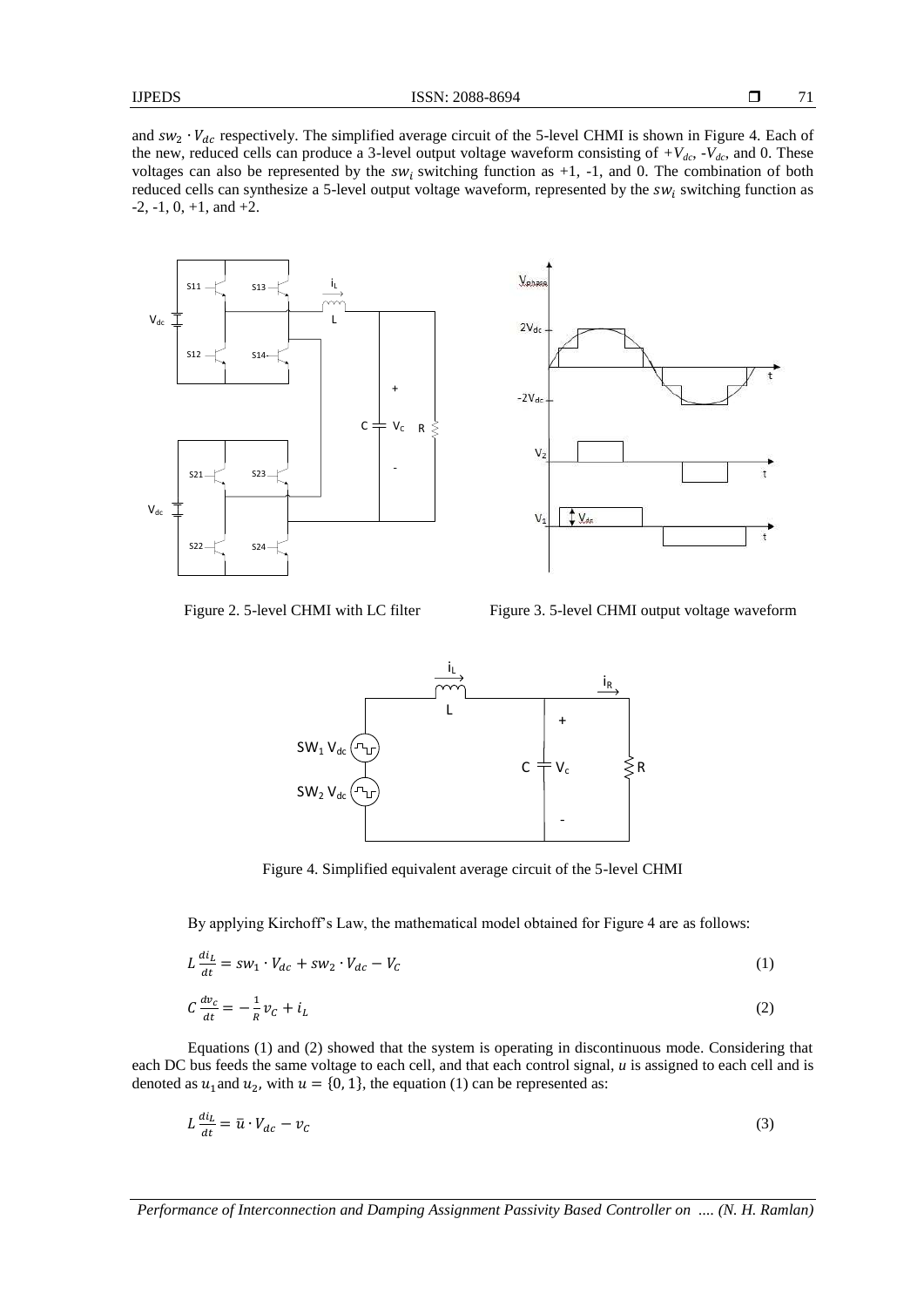In this rearranged equation (3), the control signal is represented by  $\bar{u}$ , where the discrete set  $\bar{u} = \{-2, -1, 0, +1, +2\}$  represents *u*, which defines the 5-level output voltage of the CHMI. This averaging derivation technique for the CHMI has been proposed and discussed in [23],[24].

# **4. THE PROPOSED CONTROLLER**

Through the averaging technique, the control signal for a 5-level CHMI is extended to the discrete set of  $\bar{u} = \{-2, -1, 0, +1, +2\}$ . This averaging method can also be extended to a higher output voltage level multilevel inverter; given that the equation (2) and (3) are represented as:

$$
L\frac{x_1}{dt} = -x_2 + \bar{u}V_{dc} \tag{4}
$$

$$
C\frac{x_2}{dt} = x_1 - \frac{1}{R}x_2
$$
\n(5)

where  $x_1$  and  $x_2$  are the average states corresponding to  $i_l$  and  $v_c$  respectively, while  $\bar{u}$  is a continuous signal that belongs to the continuous set  $(-2, 2)$  or more. For the multilevel inverter model, equations  $(4)$  and  $(5)$  are constrained by the control law  $\bar{u} = \bar{u}(x_1, x_2)$  such that:

$$
\lim_{x \to \infty} x_1 - x_{1d} = 0 \; ; \; \lim_{x \to \infty} x_2 - x_{2d} = 0 \tag{6}
$$

forcing internal stability and with prescribed behaviors for the average state of the system [25].

#### **4.1. Port-Controlled Hamiltonian (PCH) System Details**

In order to derive the IDA-PBC control algorithm, the Port Controlled Hamiltonian (PCH) description of the system is considered [25]:

$$
\Sigma: \begin{cases} \dot{x} = [J(x) - R(x)] \frac{\partial H}{\partial x} (x) + g(x)u, \\ y = g^T(x) \frac{\partial H}{\partial x} (x), \end{cases}
$$
(7)

where  $J(x)$  and  $R(x)$  are the interconnection structure and damping assignment respectively;  $x \in R^n$  is the state variables vector;  $u \in R^n$  is the input vector, and  $y \in R^n$  is the output vector. u and y are the power variables, which in this case, are the inductor currents,  $i<sub>L</sub>$  and capacitor voltages,  $v<sub>C</sub>$ .  $H(x)$  is the energy (Hamiltonian) function. The  $J(x) = -J^T(x)$  represents the interconnection structure, while  $R(x) = R^T(x) \ge$ 0 is the dissipation matrix due to resistances and frictions.

With the aim to represent the transformed model in PCH form, and applying the d-q transformation for the equivalent single-phase circuit, the state variables can be taken as  $i_{Ld}$ ,  $i_{Lq}$ ,  $v_{cd}$  and  $v_{cq}$ . The energy function is given as:

$$
H(i_{L,} v_c) = \frac{1}{2} L i_{Ld}^{2} + \frac{1}{2} L i_{Lq}^{2} + \frac{1}{2} CL v_{Cd}^{2} + \frac{1}{2} Lv_{Cq}^{2}
$$
\n(8)

The d-q model is developed as follows:

$$
\begin{bmatrix} i_{Ld} \\ i_{Lq} \\ \dot{v}_{Cq} \end{bmatrix} = \begin{bmatrix} 0 & \frac{\omega}{L} & -\frac{1}{LC} & 0 \\ -\frac{\omega}{L} & 0 & 0 & -\frac{1}{LC} \\ \frac{1}{LC} & 0 & -\frac{1}{RC^2} & \frac{\omega}{C} \\ 0 & \frac{1}{LC} & -\frac{\omega}{C} & -\frac{1}{RC^2} \end{bmatrix} \begin{bmatrix} Li_{Ld} \\ Li_{Lq} \\ Lv_{Cq} \end{bmatrix} + \begin{bmatrix} \frac{1}{L} & 0 \\ 0 & \frac{1}{L} \\ 0 & 0 \\ 0 & 0 \end{bmatrix} \begin{bmatrix} \bar{u}^d V_{dc} \\ \bar{u}^q V_{dc} \end{bmatrix}
$$
(9)

In order to design the controller, these two important properties were taken into consideration:

i) Property 1: For the equilibria of equation (9) in the d-q frame, the desired capacitor voltage signal (a pure harmonic free sinusoidal signal with a fixed angular frequency and amplitude) is considered.

$$
v_{C*} = V_P \sin \omega t \tag{10}
$$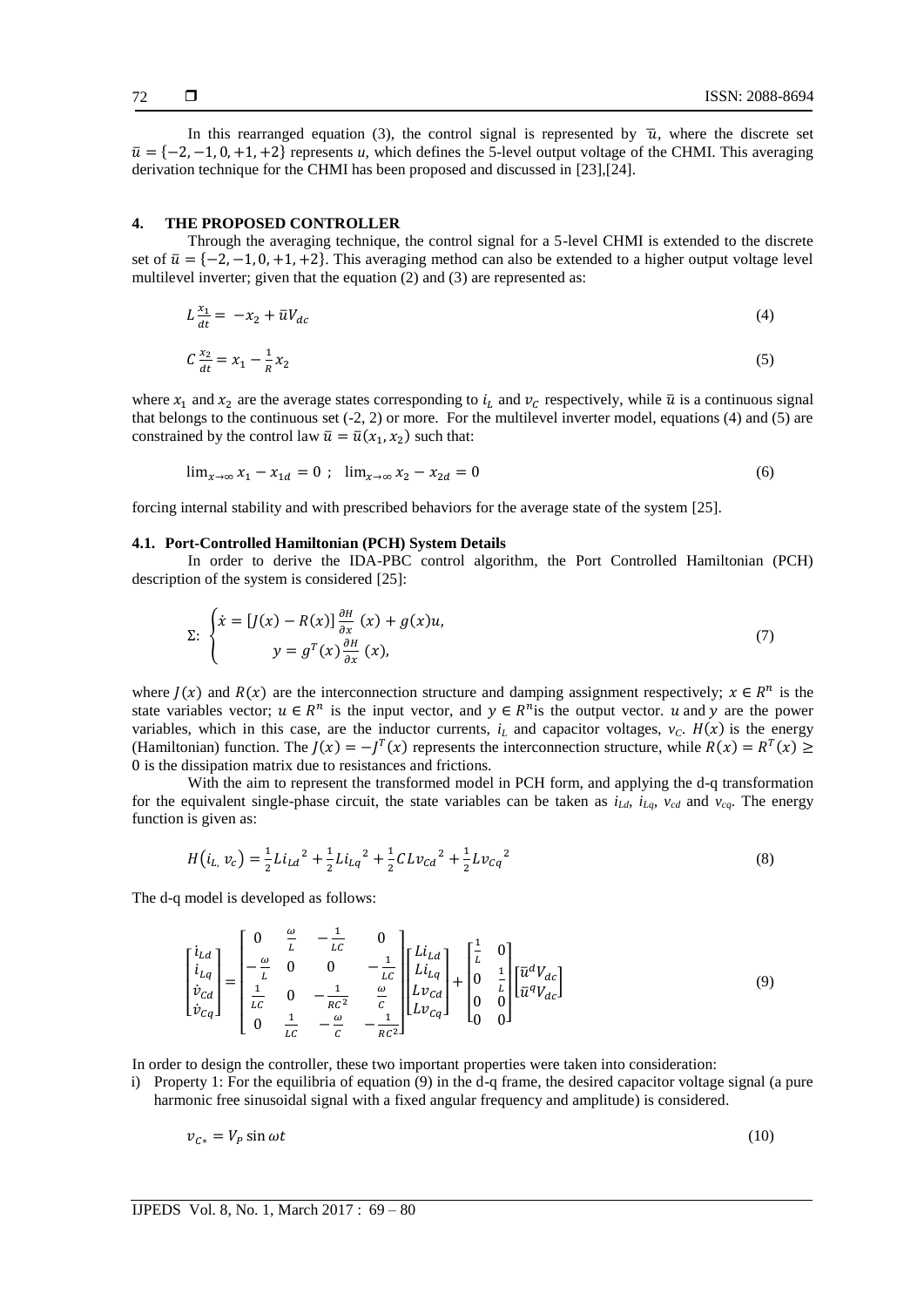- ii) Property 2: It is possible to formulate the control problem as follows, since the complete system is measurable.
	- a. A control law is designed such that the voltage regulation is maintained under different load conditions, while maintaining a low THD value.

The energy equation for the 5-level CHMI can be defined as [12]:

$$
H_d = \frac{1}{2}L(i_{Ld} - i_{Ld*})^2 + \frac{1}{2}L(i_{Lq} - i_{Lq*})^2 + \frac{1}{2}C(v_{Cd} - v_{Cd*})^2 + \frac{1}{2}C(v_{Cq})^2
$$
\n(11)

where  $[i_{Ld*} \quad i_{Lq*} \quad v_{Cd*} \quad v_{Cq*}]^{T} = \begin{bmatrix} \frac{V}{I} & \frac{V}{I} & \frac{V}{I} \\ \frac{V}{I} & \frac{V}{I} & \frac{V}{I} & \frac{V}{I} \end{bmatrix}$  $\left[\frac{V_P}{R} \quad \omega C V_P \quad V_P \quad 0\right]^T$  are the equilibrium points.

According to [25], it is necessary to assign the interconnection and damping matrices in order to transform the PCH model in equation (9) to the form,

$$
\dot{x} = [J_d(x) - R_d(x)] \frac{\partial H_d}{\partial x}(x) \tag{12}
$$

where  $J_d(x) = -J_d^T(x)$  and  $R_d(x) = R_d^T \ge 0$ . The derivative of  $H_d(x)$  can be expressed as:

$$
H_d(x) = -\frac{\partial H_d^T(x)}{\partial x} R_d(x) \frac{\partial H_d(x)}{\partial x} \le 0
$$
\n(13)

By considering the following properties,

i) (Integrability)  $K(x)$  is the gradient of a scalar function:

$$
\frac{\partial K}{\partial x}(x) = \left[\frac{\partial K}{\partial x}(x)\right]^T
$$

ii) (Equilibrium Assignment)  $K(x)$  at  $x_*$ , verifies:

$$
K(x_*) = -\frac{\partial H}{\partial x}(x_*)
$$

iii) (Lyapunov stability) The Jacobian of  $K(x)$ , at  $x_*$ , satisfies the bound:

$$
\frac{\partial K}{\partial x}(x_*) > -\frac{\partial^2 H}{\partial x^2}(x_*)
$$

Thus, the vector function  $K(x)$  satisfies the following equation:

$$
[J(x) + J_a(x) - (R(x) + R_a(x))]K(x) = -[J_a(x) - R_a(x)]\frac{\partial H}{\partial x}(x) + g(x)\beta(x)
$$
(14)

Under these conditions, the closed-loop system  $u = \beta(x)$  will be a port-controlled Hamiltonian system as in equation (12). The functions  $J_a(x)$  and  $R_a(x)$  are given as:

$$
J_a(x) = 0, R_a(x) = \begin{bmatrix} r_1 & 0 & 0 & 0 \\ 0 & r_2 & 0 & 0 \\ 0 & 0 & 0 & 0 \\ 0 & 0 & 0 & 0 \end{bmatrix}
$$
 (15)

The control-law equations based on the PCH IDA-PB controller is obtained in terms of d-q rotation, which is [12]:

$$
\overline{u}^d = \frac{1}{v_{dc}} \left[ -r_1 L^2 \widetilde{t_{Ld}} + v_{cd*} - \omega L i_{Lq} \right]
$$
\n
$$
\overline{u}^q = \frac{1}{v_{dc}} \left[ -r_2 L^2 \widetilde{t_{Lq}} + \omega L i_{Lq} \right]
$$
\n(16)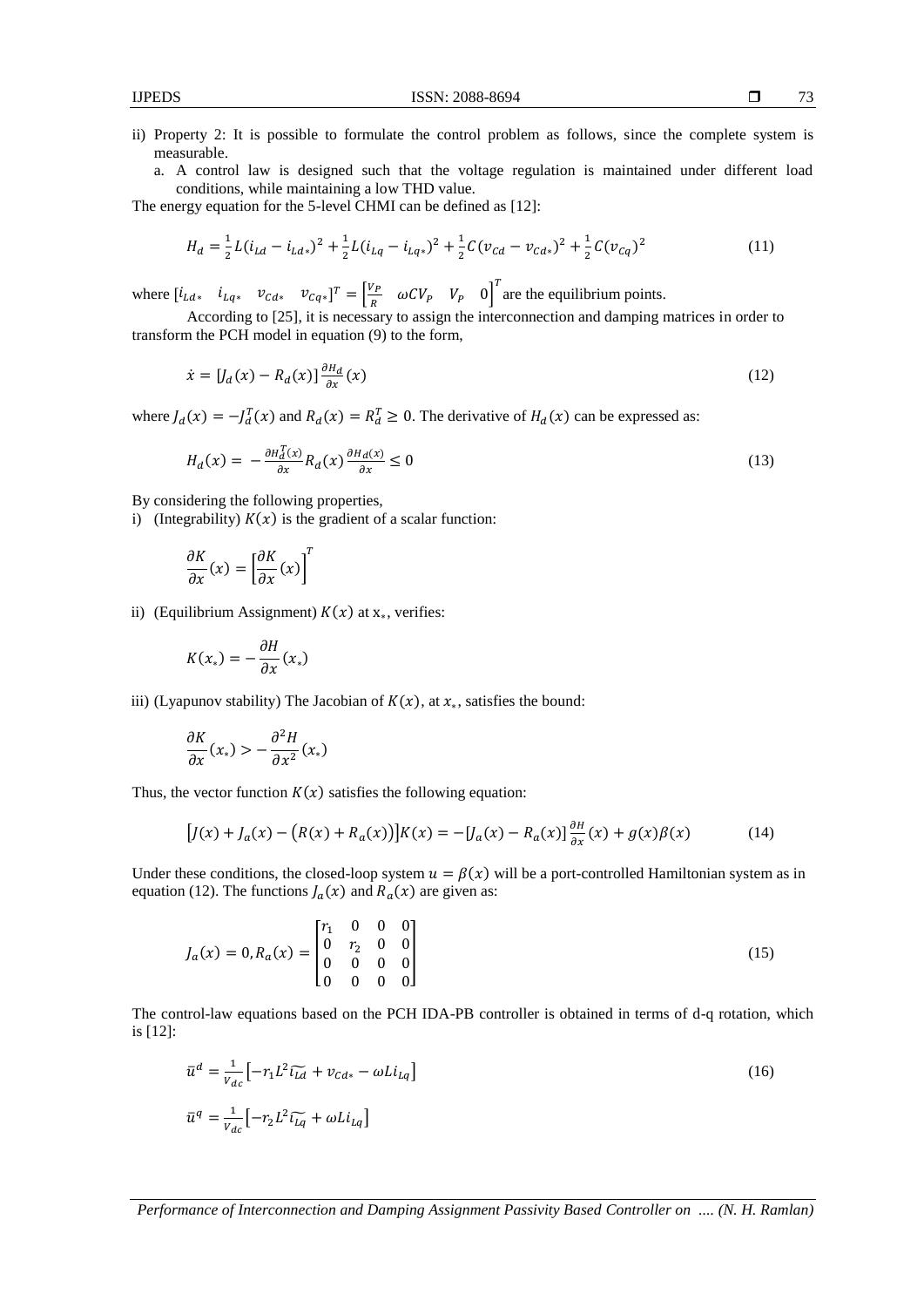where  $\widetilde{i_{Ld}} = i_{Ld} - i_{Ld*}$  and  $\widetilde{i_{Lq}} = i_{Lq} - i_{Lq*}$ .

Finally, the control signal is given by

$$
\overline{u} = \overline{u}^d + \overline{u}^q \tag{17}
$$

Comparing the control equation for the 5-level CHMI with a single-phase H-bridge inverter as in [12], the final control signal is rather similar, except for the fact that through average modeling of the CHMI previously explained in Section 2, the control signal for the 5-level CHMI is represented as,

$$
\overline{u} = \{-2, -1, 0, +1, +2\} \tag{18}
$$

Instead of the three-level square wave voltage in a single H-bridge. This proves that the control equation in [12], can be easily extended to cater for CHMIs of higher output voltage levels and thus produces higher output voltage with reduced THD. The following sections present the implementation of the IDA-PBC control signal for the 5-level CHMI through simulation with a performance comparison study based on a single-phase H-bridge inverter.

#### **5. SIMULATION RESULTS AND DISCUSSION**

Both systems have been simulated using MATLAB/Simulink for validation purposes. The parameters used in the simulation are as shown in Table 1. The switching devices are IGBT modules commutated at a frequency of 20 kHz using the phase-shift PWM method for the CHMI circuit. The controllers are implemented at a sample time of 2 µs. In order to attenuate the high frequency ripple associated with the PWM pattern, a low-pass LC filter is connected at the output of the inverter. The L and C values have been calculated using the Butterworth filter equation and resulted in a 2.813 µF capacitor and a 0.5 mH inductor; given that the resistor value is marked at 50  $\Omega$ . The desired AC output voltage for both circuits is 180 Vpeak. Hence, the DC voltage source of the H-bridge circuit is 200 V, while the voltage source of the CHMI is 100 V for each H-bridge.

| Symbol           | Parameters                              | Value             |
|------------------|-----------------------------------------|-------------------|
| $V_{dc}$         | DC Source Voltage for H-bridge inverter | 200 V             |
|                  | DC source voltage for each cell in CHMI | 100V              |
| fs               | Switching frequency                     | $20$ kHz          |
| $T_{S}$          | Sample time                             | 2 <sub>us</sub>   |
| L                | Inductor                                | $2.81 \text{ mH}$ |
|                  | Capacitor                               | $0.5 \text{ uF}$  |
| $\boldsymbol{m}$ | <b>Modulation</b> index                 | 0.9               |
|                  | Frequency                               | 50 Hz             |
|                  | Resistor                                | 50 $\Omega$       |

Table 1. Simulation parameters

# **5.1. No Load to Full Load Condition**

The first simulation is conducted to observe the dynamic transient response based on the IDA-PBC control algorithm for both inverters, taking into consideration the worst-case condition where a change of load is imposed at the negative peak of the reference output voltage. Initially, the inverter is operated at a no-load condition. Then, at 0.055 s, the resistor nominal value of 50  $\Omega$  is connected to provide full-load operation. Figures 5(a) and (b) show the output voltage waveform of the H-bridge inverter and the 5-level CHMI. It is noticed that in both circuits, output voltage regulation is achieved with low THD. Figure 6 shows the comparison made on the output voltage waveforms of both inverters with respect to reference during the load transition. It can be seen in Figure 6(a) that the ripples in the CHMI output voltage during unloading condition is smaller than that of the H-bridge inverter. This is reflected by the fact that the output voltage THD of the former is lower than that of the latter, which are 1.07% and 3.05% respectively. Figure 6(b) shows the transient times of the circuits. The transient time for the H-bridge inverter,  $t<sub>l</sub>$  is measured at 180  $\mu s$ which is slightly longer than the transient time for the CHMI,  $t_2$  that is measured at 160  $\mu$ s.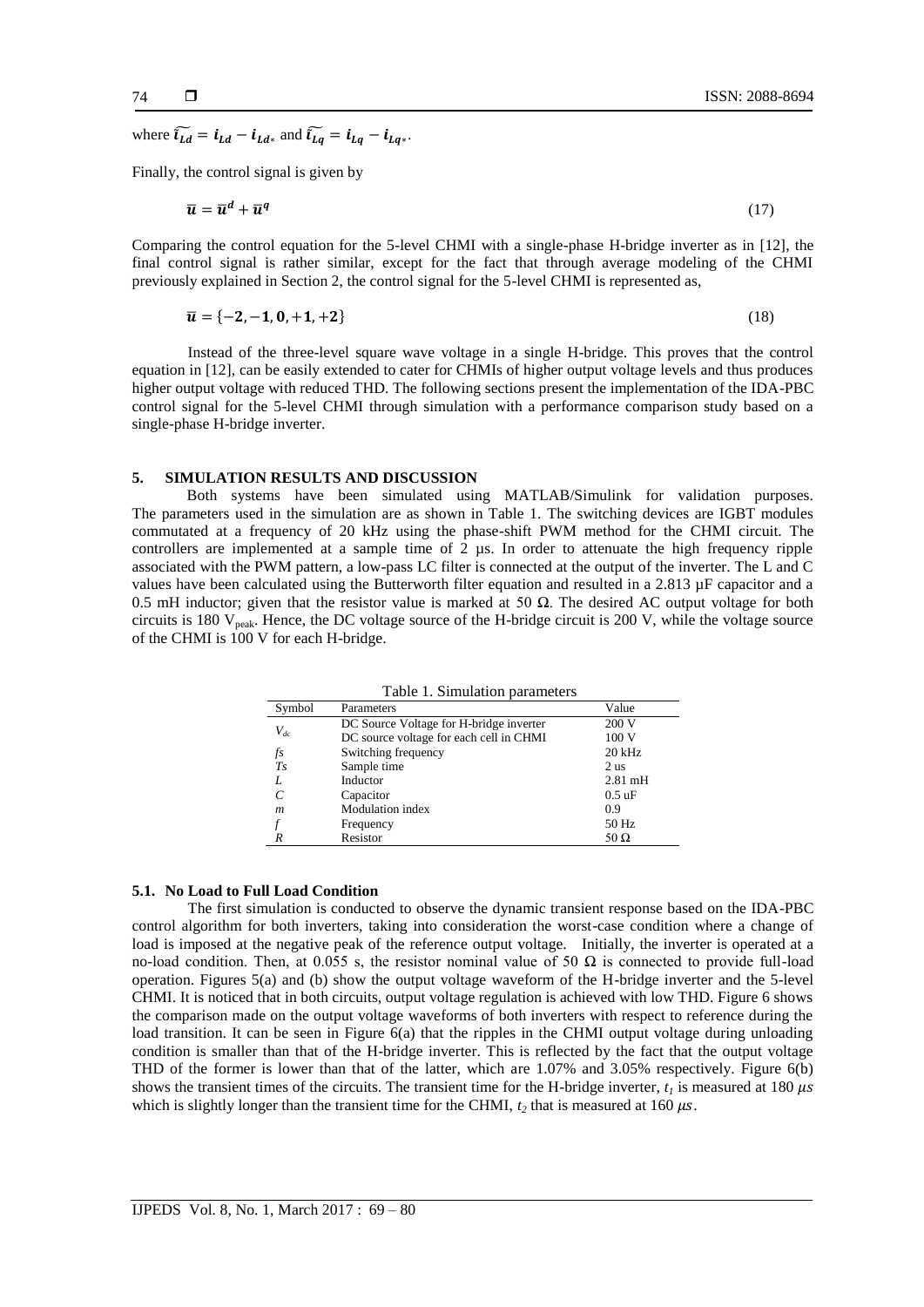

Figure 5. No load to full load condition, top to bottom, PWM voltage  $V_{PWM}$ , output capacitor voltage  $V_C$ , inductor current  $i_L$ , and load current  $i_R$  (a) H-bridge Inverter and (b) 5-level CHMI



Figure 6. Comparison of output voltage waveform during no load to full load condition showing ripples and transient time,  $t_1$  and  $t_2$  (a) Ripples (b) Transient time

*Performance of Interconnection and Damping Assignment Passivity Based Controller on .... (N. H. Ramlan)*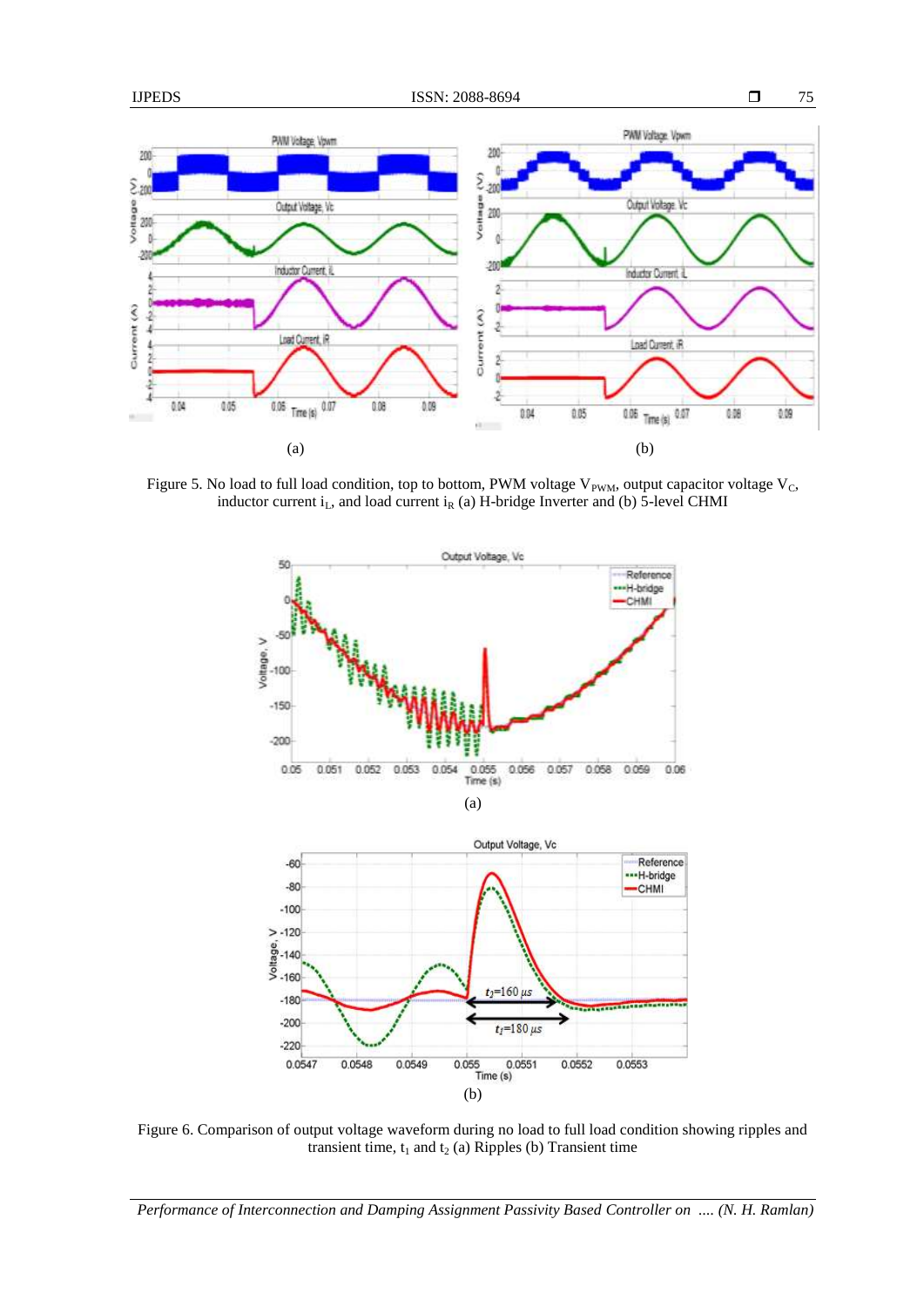## **5.2. Load Uncertainty**

The simulation is then conducted to evaluate the robustness of the controller with respect to the uncertainty in the load resistance value. A 100% instantaneous step change in the load resistance is applied by changing the resistance from 100  $\Omega$  to 50  $\Omega$  and vice-versa. The system response under load transition for the H-bridge inverter and the 5-level CHMI are shown in Figures 7(a) and (b) respectively. It is noticed that as the load resistance is reduced, the load and inductor current increase with time while maintaining its stability and high performance, and most importantly, the output voltage regulation is maintained. Comparison of the output voltage waveforms of the H-bridge inverter and the CHMI with the reference voltage waveform is shown in Figure 8. In Figure 8 (a), it is noticeable that the output voltage of the H-bridge inverter produces more significant ripples compared to CHMI's. This leads to higher output voltage THD for the H-bridge inverter which is 4.19 % and lower output voltage THD for the CHMI which is 1.59 %. Figure 8(b) shows the settling time of the inverter circuits during load change. The settling time for the H-bridge inverter, denoted as  $t_i$  is measured at 185  $\mu s$  while the settling time for the CHMI,  $t_2$  is measured at 170  $\mu s$ .



Figure 7. System response under transient operating conditions, top to bottom, PWM voltage  $V_{PWM}$ , output capacitor voltage  $v_C$ , inductor current  $i_L$ , and load current  $i_R$  (a) H-bridge Inverter and (b) 5-level CHMI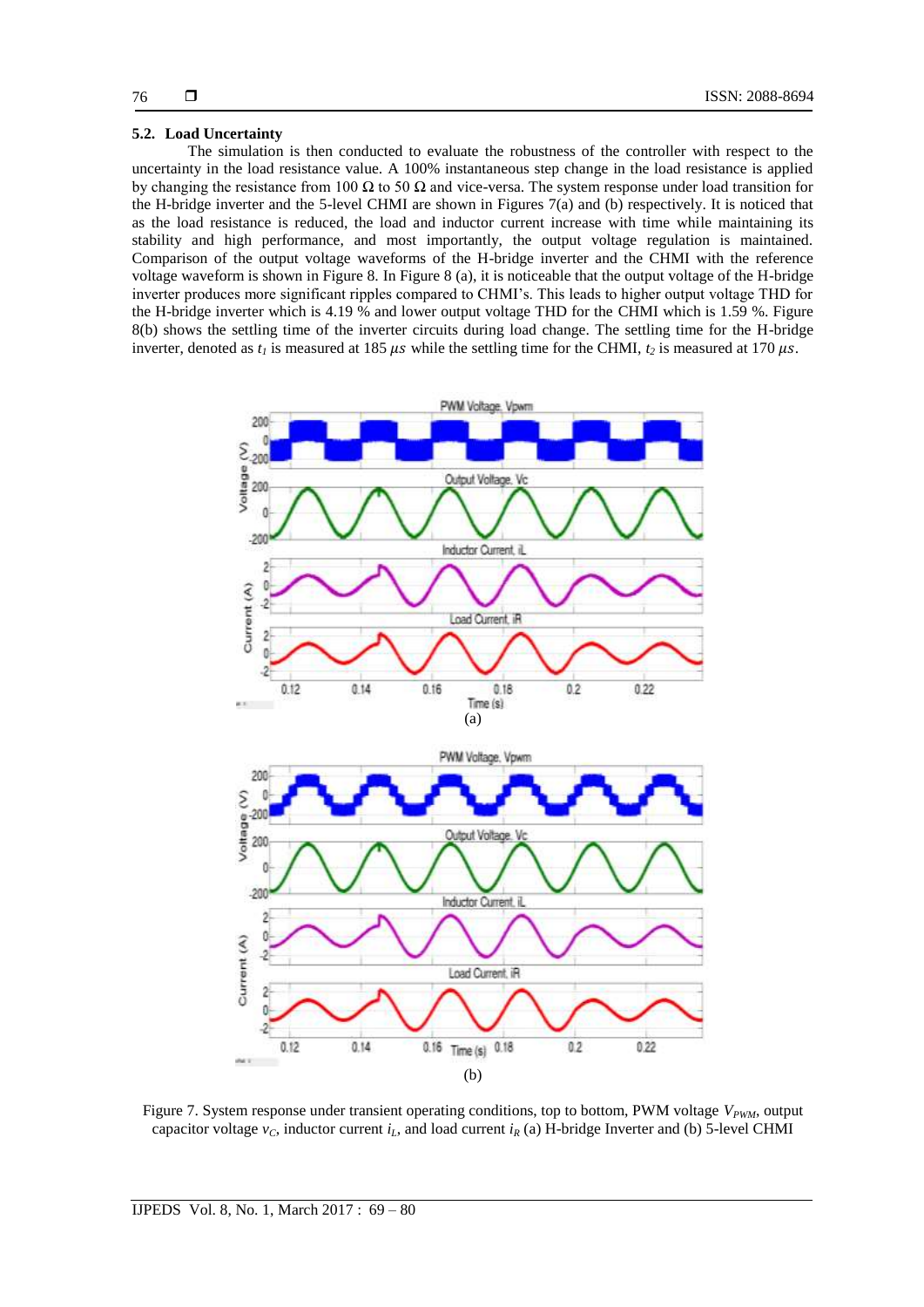

Figure 8. Comparison of output voltage waveform during load uncertainties showing ripples and response time, *t<sup>1</sup> and t<sup>2</sup>* (a) Ripples (b) Response time

# **5.3. Structural Uncertainty Test - Nonlinear Load**

The final simulation study included in this paper is also related to the uncertainty on the load; specifically, the structural uncertainty. In this case, a nonlinear load consisting of a single-phase full-bridge rectifier circuit with a capacitor and a resistor is connected in parallel to the inverter circuits. The resistance is chosen as 50  $\Omega$  whereas the capacitance is set at 350  $\mu$ F. The system response for both the H-bridge inverter and the 5-level CHMI is shown in Figures 9(a) and (b) respectively. The inductor and load currents are both distorted, as expected. However, output voltage regulation is remarkably achieved, even in the presence of the nonlinear load. The H-bridge inverter gives an output voltage THD of 3.94%, while a lower output voltage THD of 1.62% is obtained by the 5-level CHMI. Table 2 provides the summary of results obtained from the simulation study.

| Table 2. Comparison between the H-Bridge Inverter and CHMI |                          |                   |              |  |
|------------------------------------------------------------|--------------------------|-------------------|--------------|--|
| Load                                                       | Measurement              | H-Bridge Inverter | 5-level CHMI |  |
| No load to full load condition                             | THD $(\%)$               | 3.05              | 1.07         |  |
|                                                            | Transient time $(\mu s)$ | 180               | 160          |  |
| Load uncertainty                                           | THD $(\%)$               | 4.19              | 1.59         |  |
|                                                            | Settling time $(\mu s)$  | 185               | 170          |  |
| Structural uncertainty                                     | THD (%)                  | 3.94              | 1.62         |  |

Table 2. Comparison between the H-Bridge Inverter and CHMI

*Performance of Interconnection and Damping Assignment Passivity Based Controller on .... (N. H. Ramlan)*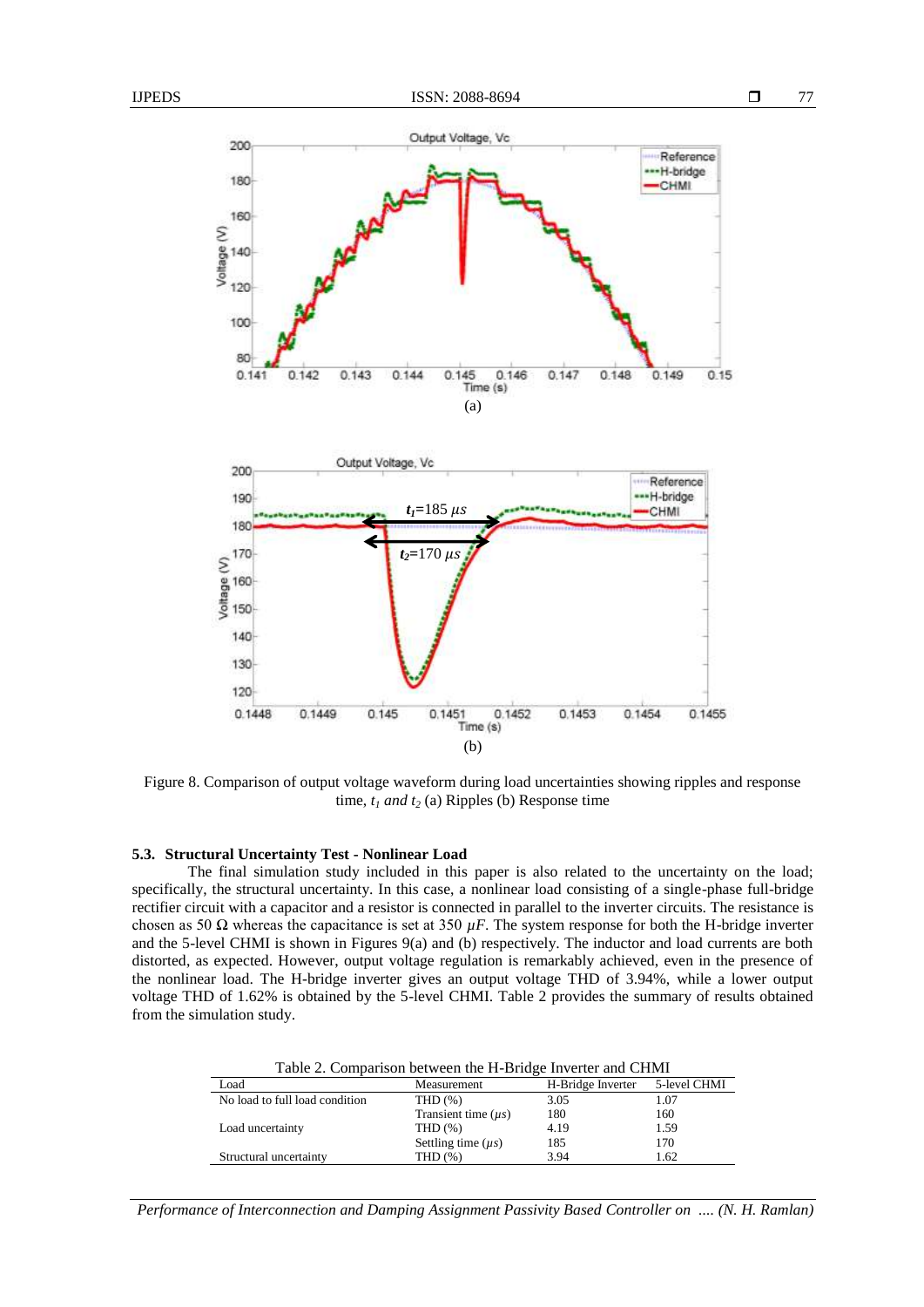

Figure 9. System response structural uncertainty, top to bottom, PWM voltage  $V_{PWM}$ , output capacitor voltage  $v_C$ , inductor current  $i_L$ , and load current  $i_R$  (a) H-bridge Inverter and (b) 5-level CHMI

### **6. CONCLUSION**

The IDA-PBC control algorithm previously applied to an H-bridge inverter in [12] can be extended for application in a 5-level CHMI, as detailed in Section 4. The newly derived control algorithm for the latter is validated through a series of simulation under various loading conditions. The controller has managed to achieve its objective in maintaining output voltage regulation while ensuring low THD in both types of inverters. However, the results obtained for the 5-level CHMI have shown a remarkably faster time response and a lower output voltage THD during all loading conditions compared to those of the H-bridge inverter. This is as expected due to the advantages offered by the multilevel inverter topology itself. For future work, new interconnections and damping matrices functions can be proposed to tune the controller for a much better output performance.

## **ACKNOWLEDGMENT**

The authors would like to thank the Research Management Center (RMC) of Universiti Teknologi Malaysia for their support on the research management and funding with vote number R.J130000.7808.4F799.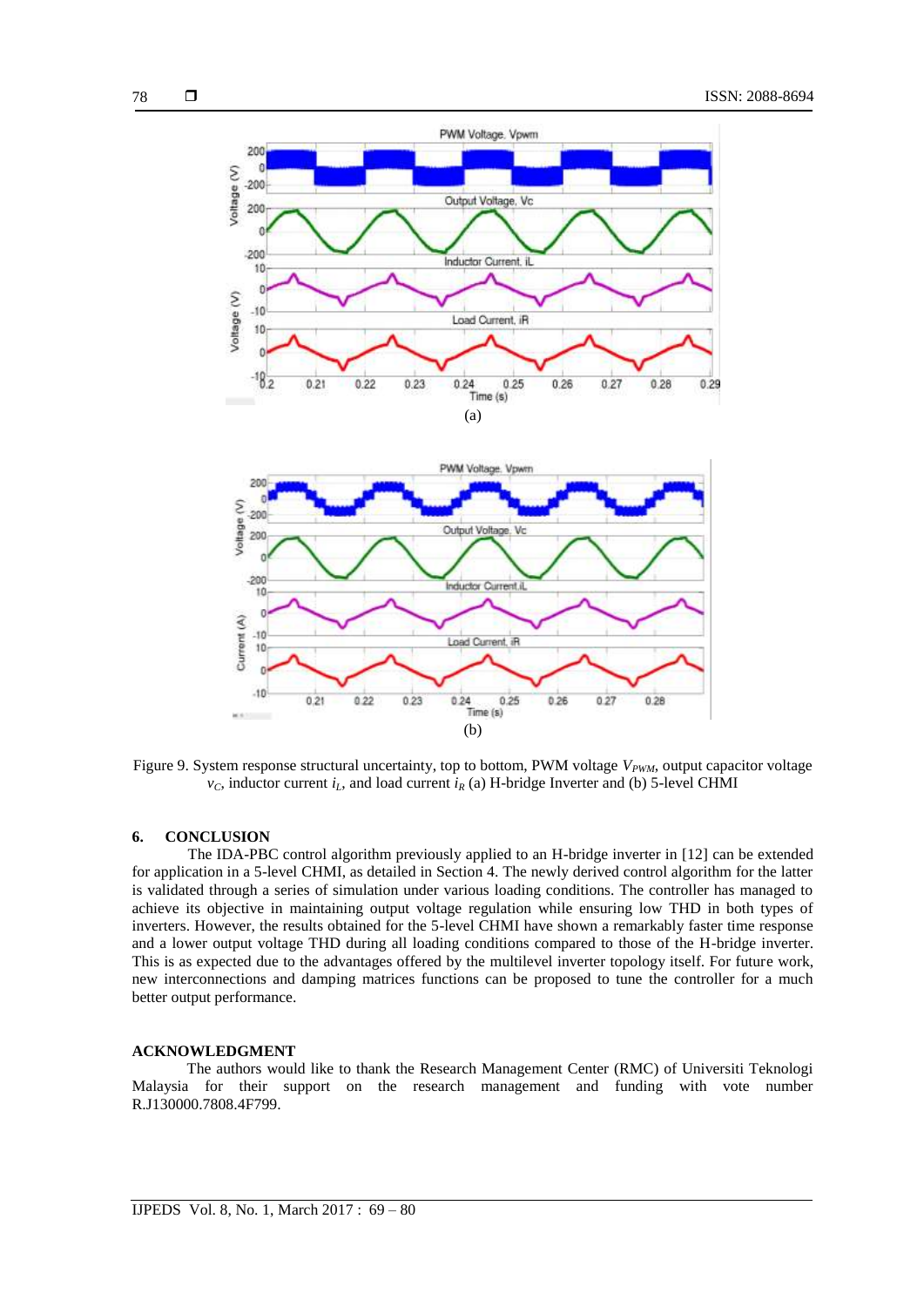79

#### **REFERENCES**

- [1] M. Divyasree and L. V. N. Rao, "Islanding Detection of Inverter Based DG Unit Using PV System," *International Journal of Power Electronics and Drive System*, vol/issue: 4(4), pp. 438–450, 2014.
- [2] M. R. Patil and P. D. D. Dighe, "Single Phase Inverter Techniques a Review," pp. 1009–1012, 2016.
- [3] N. Devarajan and A. Reena, "Reduction of switches and DC sources in Cascaded Multilevel Inverter," *Bulletin of Electrical Engineering and Informatics*, vol/issue: 4(3), pp. 186–195, 2015.
- [4] M. Malinowski, *et al.*, "A Survey on Cascaded Multilevel Inverters," vol/issue: 57(7), pp. 2197–2206, 2010.
- [5] H. A. A. Nabae and I. Takahashi, "A new neutral-point clamped PWM Inverter," *IEEE Trans. Ind. Appl.*, vol/issue: IA-17(5), pp. 518–523,1989.
- [6] R. H. Baker and L. H. Bannister, "Electric Power Converter," *U.S. Pat. 3 867 643*.
- [7] K. Sundararajan, *et al.*, "Comparison of Current Controllers for a Five-level Cascaded H-Bridge Multilevel Inverter," *Ijcer*, vol/issue: 2(6), pp. 5–7, 2012.
- [8] S. Huseinbegovic and B. P. Drazenovic, "*A sliding mode based direct power control of three-phase grid-connected multilevel inverter,"* 2012 13th Int. Conf. Optim. Electr. Electron. Equip., pp. 790–797, 2012.
- [9] A. Tomova, et al., "Fuzzy Logic Hysteresis Control of A Single Phase on Grid Inverter: Computer Investigation," *Int. J. Power Electron. Drive Syst.*, vol/issue: 3(2), pp. 179–184, 2013.
- [10] E. Nuño, *et al.*, "Coordination of multi-agent Euler-Lagrange systems via energy-shaping: Networking improves robustness," *Automatica*, vol/issue: 49(10), pp. 3065–3071, 2013.
- [11] R. Ortega, *et al.*, "Putting energy back in control," *Control Syst. IEEE*, vol/issue: 21(2), pp. 18–33, 2001.
- [12] D. Gerardo and Z. Universitaria, "Interconnection and Damping Passivity-Based Control applied to a Single-Phase Voltage Source Inverter," no. 2, pp. 229–234, 2010.
- [13] R. Ortega and E. G. Canseco, "Interconnection and Damping Assignment Passivity-Based Control: A Survey," *Eur. J. Control*, vol/issue: 10(5), pp. 432–450, 2004.
- [14] A. van der Schaft, "L2-Gain and Passivity Techniques in Nonlinear Control," *Springer*, 2000.
- [15] C. Batlle, *et al.*, "*IDA-PBC controller for a bidirectional power flow full-bridge rectifier,"* Proc. 44th IEEE Conf. Decis. Control. Eur. Control Conf. CDC-ECC '05, vol. 2005, pp. 422–426, 2005.
- [16] S. Yu, *et al.*, "Continuous Finite-Time Terminal Sliding Mode IDA-PBC Design for PMSM with the Port-Controlled Hamiltonian Model," *Mathematical Problems in Engineering*, 2013.
- [17] H. González, *et al.*, "A novel induction motor control scheme using IDA-PBC," *J. Control Theory Appl.*, vol/issue: 6(1), pp. 59–68, 2008.
- [18] M. Ryalat, *et al.*, "Integral IDA-PBC and PID-like Control for Port-Controlled Hamiltonian Systems," no. 1, pp. 5365–5370, 2015.
- [19] X. Fan, *et al.*, "IDA-PB control design for VSC-HVDC transmission based on PCHD model," *Int. Trans. Electr. Energy Syst.*, 2014.
- [20] M. Böttcher, *et al.*, "*Interconnection and Damping Assignment Passivity-Based current control of grid-connected PWM converter with LCL-filter,"* Proc. EPE-PEMC 2010 - 14th Int. Power Electron. Motion Control Conf., pp. 20–26, 2010.
- [21] J. Huang and H. Wang, "A Passivity-based Control for DC Motor Drive System with PWM," *Telkomnika Indones. J. Electr. Eng.*, vol/issue: 10(8), pp. 2267–2271, 2012.
- [22] M. Derakhshanfar, "Analysis of different topologies of multilevel inverters," pp. 1–45, 2010.
- [23] H. Miranda and V. Cardenas, *"Hybrid control scheme for a single-phase shunt active power filter based on multilevel cascaded inverter,"* Power Electronics Specialists Conference, PESC 2007. IEEE, no. 51050, pp. 1176– 1181, 2007.
- [24] H. Miranda and D. Unam, "*Multilevel Cascade Inverter with Voltage and Current Output Regulated Using a Passivity – Based Controller,"* Conference Record - IAS Annual Meeting (IEEE Industry Applications Society), pp. 974–981, 2006.
- [25] R. Ortega, et al., "Interconnection and damping assignment passivity-based control of port-controlled Hamiltonian systems," *Automatica*, vol/issue: 38(4), pp. 585–596, 2002.

#### **BIOGRAPHIES OF AUTHORS**



**Nur Huda Ramlan** received her Bachelor's degree in Electrical and Electronics Engineering from Universiti Teknologi Petronas, Perak, Malaysia in 2009 and M. Eng. Degree in Electrical Engineering from Universiti Teknologi Malaysia in 2011. She is currently working towards her Ph.D. degree in the Universiti Teknologi Malaysia, Johor, Malaysia. Her current research interests are passivity-based controllers, IDA-PBC, PWM, and multilevel inverters.